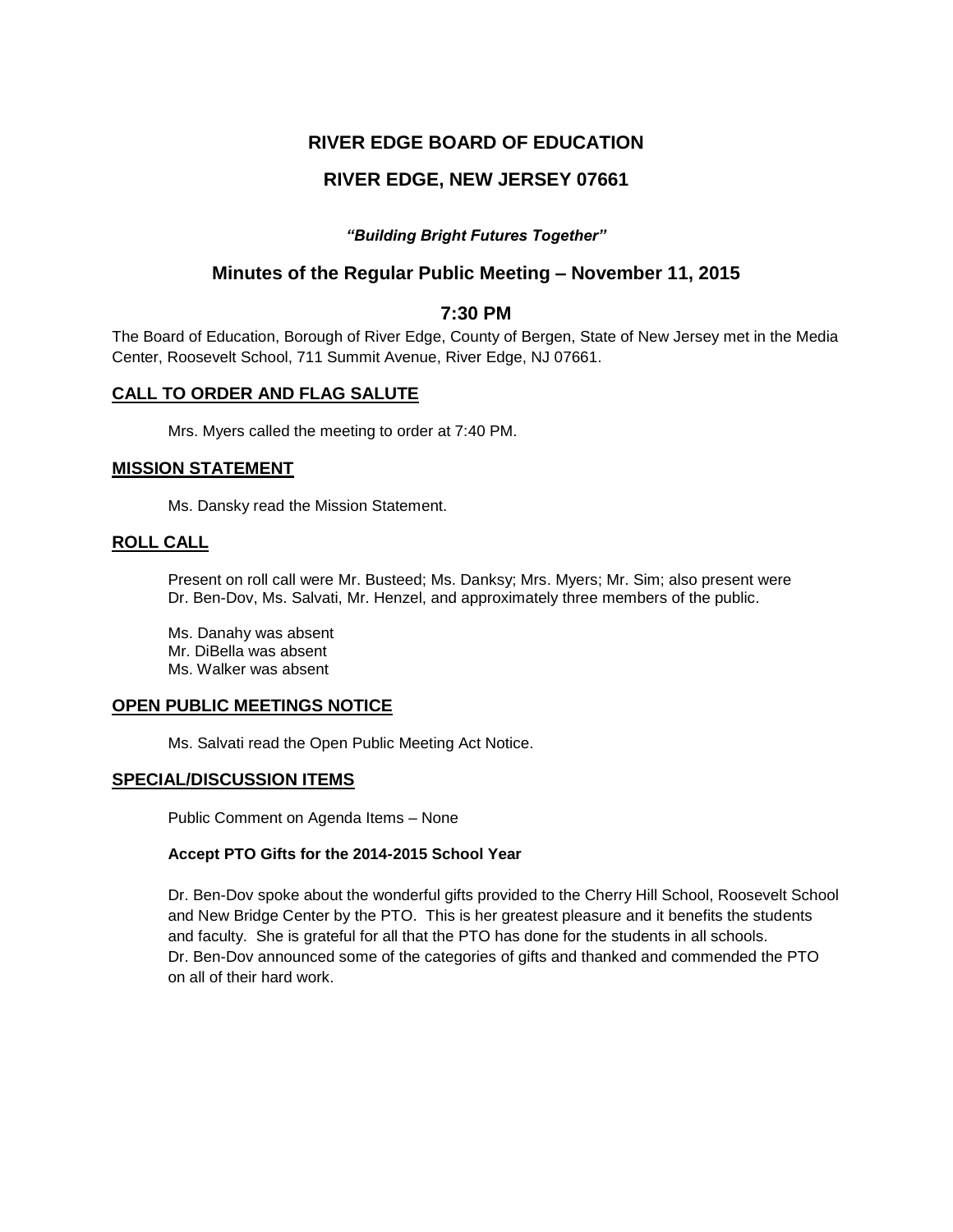## **SUPERINTENDENT**

Dr. Ben-Dov reported on the following:

- Dr. Ben-Dov attended and spoke at the Veteran's Day Ceremony today at Memorial Park. It was well attended by parents and students, the mayor, veterans and administrators. It was a moving ceremony.
- The State has released more information regarding PARCC. They sent new timelines out for the test results. The high school will get their results mid-November and grades 3-8 will get their District and School results at the end of the month. They will send paper copies that schools will send to the homes of the students by mid-December.
- The District and School goals for the 2015-2016 school year are on tonight's agenda. Mr. Alfred Annunziata will attend the November  $18<sup>th</sup>$  meeting to develop a district and board goal pertaining to long-term strategic planning.
- Cycle I for Post Dismissal Instructional Academy will end on November  $17^{th}$ . Cycle II will begin on December 1<sup>st</sup>. The teachers for Cycle II will be on the November 18<sup>th</sup> agenda for approval.
- The next edition of REACH will be available mid-November. There is a segment of Dr. Ben-Dov interviewing sixth grade students talking about multiculturalism. The students' comments are very insightful. Dr. Ben-Dov encourages everyone to watch it.

## **PRINCIPAL**

Mr. Henzel reported on the following:

- The Table to Table fundraiser called "Bag a Lunch Save a Bunch" had an overwhelming number of students participate and the school raised approximately \$2,886.18. Mr. Henzel read an email from a parent expressing how this fundraiser influenced her child.
- Mr. Henzel attended Denapalooza on Saturday, October  $17<sup>th</sup>$ . He said it was a valuable workshop and he took away some new ideas.
- School Visitation Day was on October 20<sup>th</sup>. It went very smoothly.
- The Halloween Parade and party was a great success. Pictures will be on the next edition of REACH.
- Ms. Unanue and Mr. Aroldi's classes participated in a Mystery Skype with Yellowstone Park. The students were able to ask questions and got a lesson on the history of the park.
- Google Expedition will come to Roosevelt School on November  $16<sup>th</sup>$ . The students are excited for this activity.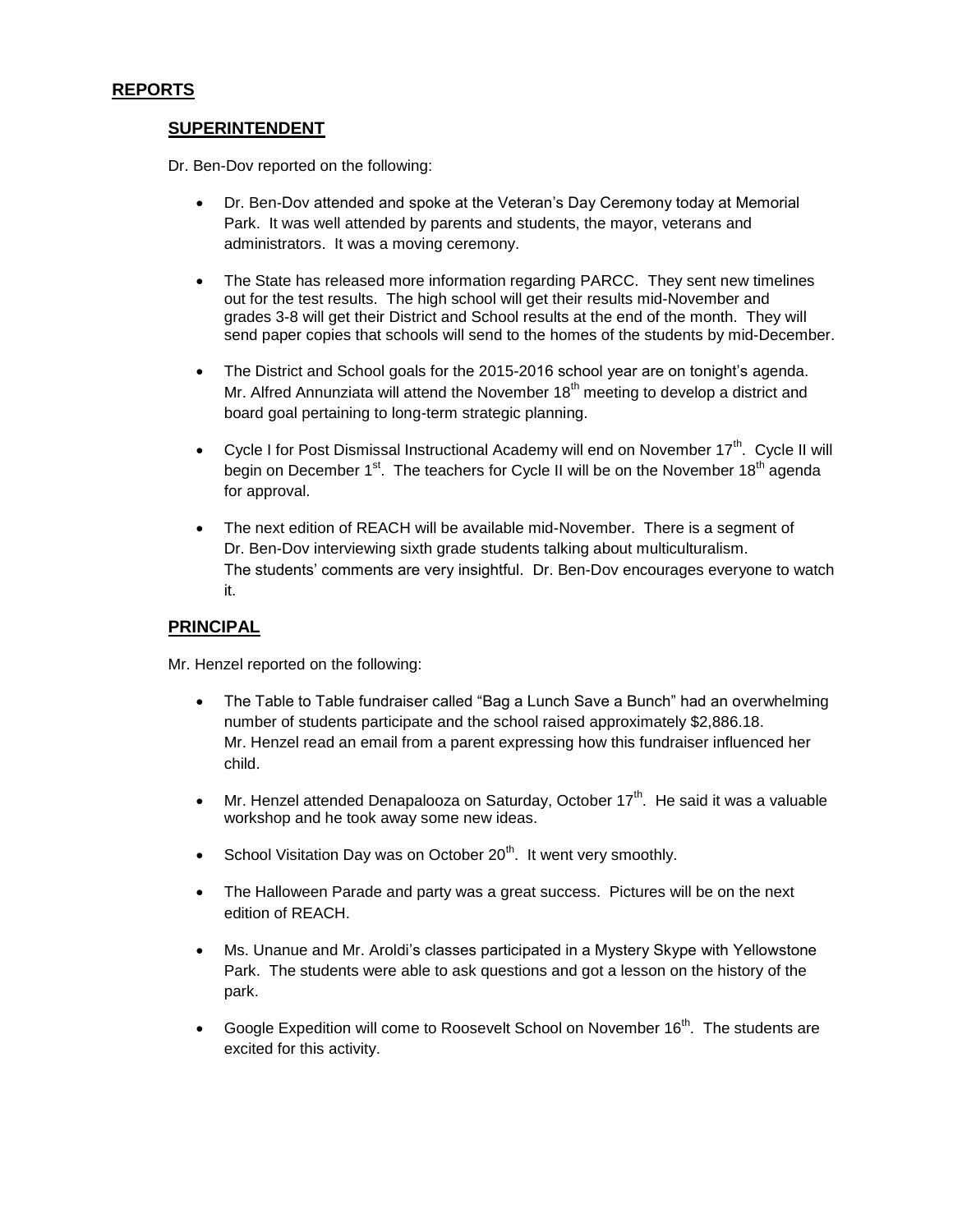## **CLOSED SESSION**

That the Board of Education convene into closed session at 8:00 PM to discuss a legal and privacy matter.

### **Motion by: Ms. Dansky Seconded by: Mr. Busteed**

Ayes: Mr. Busteed, Ms. Dansky, Mrs. Myers, Mr. Sim Nays: None

### **RECONVENE**

That the Board of Education reconvene the regular public meeting at 9:00 PM.

### **Motion by: Ms. Dansky Seconded by: Mr. Busteed**

Ayes: Mr. Busteed, Ms. Dansky, Mrs. Myers, Mr. Sim Nays: None

## **BOARD SECRETARY**

Ms. Salvati reported on the following:

- The board meeting dates and Budget Calendar are in the board member's packets. They will be presented for approval at the next board meeting.
- The initial cost estimate received from the architect for the June Court Steps was very high. We will move forward and have the engineer prepare specs and Mr. Lyons will seek quotes on our own.
- There is a leak in the Cherry Hill School roof due to a clogged drain. The roof is under warranty and the contractor is making repairs to it tonight.
- We received our final payment from the SDA for the Cherry Hill School Roof Project in the amount of \$94,000. The total amount received for this project was \$160,178.
- The Continuing Disclosure Survey by Phoenix and Comprehensive Maintenance Plan are on the agenda tonight for approval. Approval for both is required every year. The Comprehensive Maintenance Plan tracks the dollar amount spent on maintenance over a 10 year period. We are spending well above the minimum amount. The Continuing Disclosure is a SEC requirement of districts that issue bonds.

## **PRESIDENT**

Mrs. Myers reported on the following:

- Board goals will be developed at the next meeting with Alfred Annunziata of New Jersey School Board Association.
- The Curriculum Committee met tonight before the regular board meeting. She will give a report at the next board meeting when the full board is present.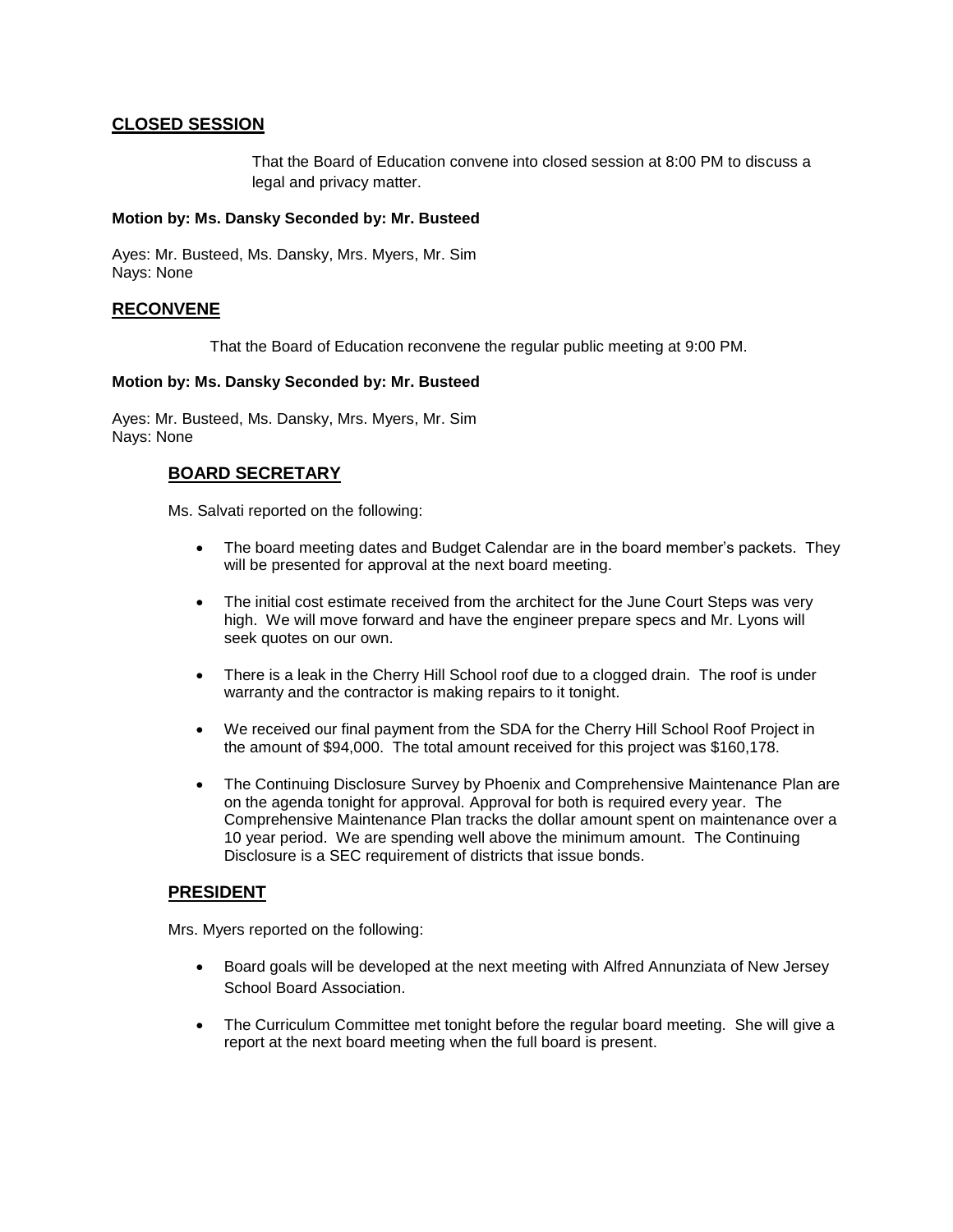## **COMMITTEES**

No Committees reported at this meeting.

## **MOTIONS TO BE ACTED UPON**

### **A**. **ADMINISTRATION/POLICY**

1. That the Board of Education approve the following District Goals for the 2015 - 2016 school year.

Goal #1: To develop the attributes of high-quality 5th and 6<sup>th</sup> grade student responses by focusing on higher order thinking skills as facilitated by teacher questioning. Grades 5 and 6 students will take Linkit Form C subtest in the Spring 2016 and improve on their scores according to their preparedness group. Students in different preparedness groups will improve their scores on the post assessment by a general average of 10% for the total group.

**Goal #2:** To improve multicultural awareness in River Edge while working with school constituencies to embrace tolerance of different traditions and perspectives. Our goal is to prepare students to live and work in a global, multicultural society by creating and supporting a teaching-learning environment where all employees and students understand and value commonalities and differences within and across various cultures. This will be done through a pre and post multicultural climate survey, curriculumembedded literature, and school and community activities (as per attached school action plans).

2. That the Board of Education approve the following School Goals for the 2015 - 2016 school year.

### **Roosevelt School**

### **Goal #1:**

To develop the attributes of high-quality 5th and  $6<sup>th</sup>$  grade student responses by focusing on higher order thinking skills as facilitated by teacher questioning. Grades 5 and 6 students will take Linkit Form C subtest in the Spring 2016 and improve on their scores according to their preparedness group. Students in the following groups will improve their scores on the post assessment as follows:

-**Low preparedness group**- are students scoring lower than 40% who will increase their score 15% from Linkit Form A

-**Medium preparedness group**- are students scoring between 41% to 65% and will increase their score 10% from Linkit Form A

-**High preparedness group**- are students scoring greater than 65% who will increase their score 5% from Linkit Form A

**Goal #2**: To enhance the curriculum in grade K-6 creating a teaching-learning environment that fosters multicultural awareness **October 2015 to June 2016.**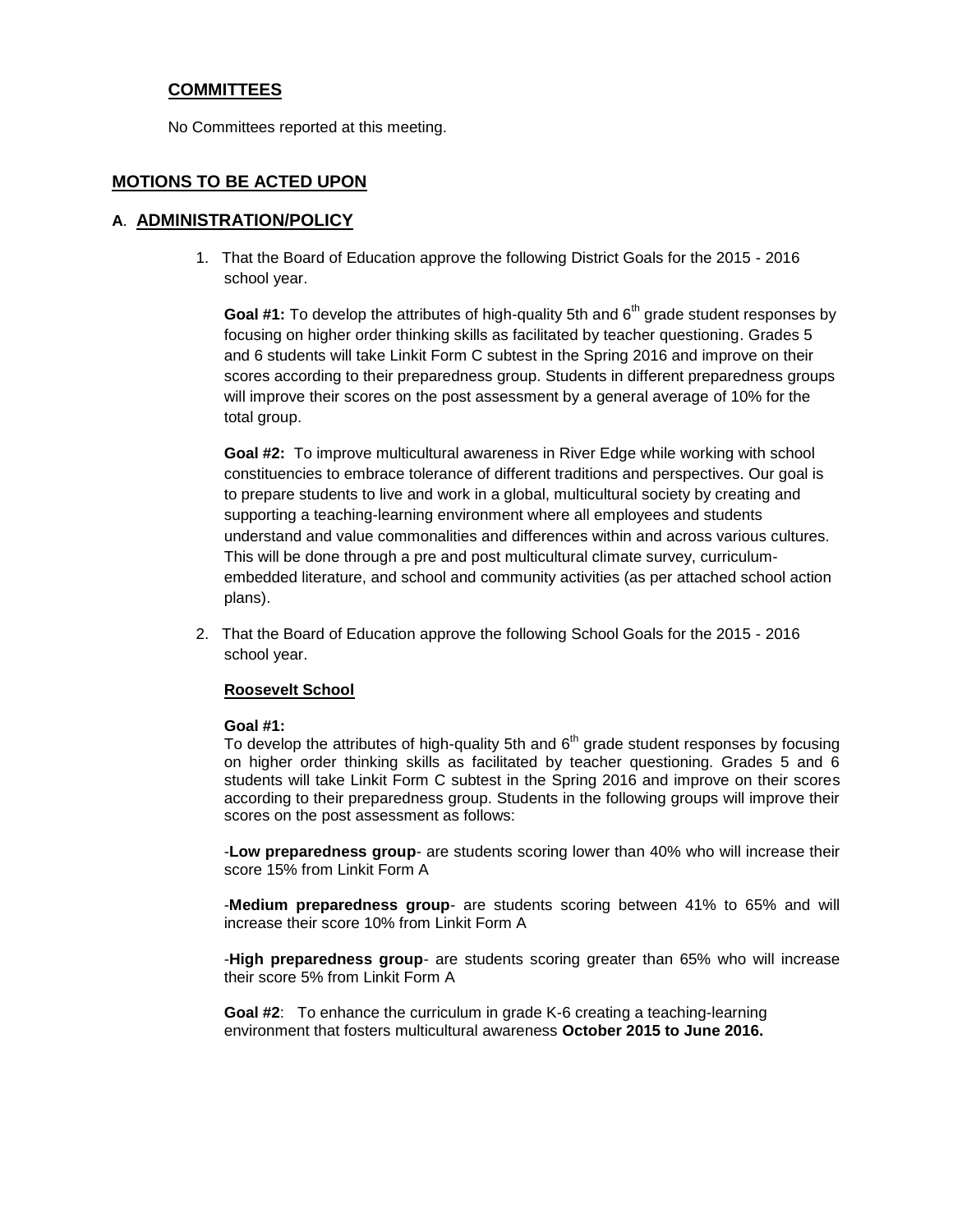**Goal #3: Technology Goal –** To foster a technological shift where all stakeholders will build their knowledge and skill base to increase their effective use of technology in the educational community.

#### **Cherry Hill School**

#### **Goal #1:**

To develop the attributes of high-quality 5th and  $6<sup>th</sup>$  grade student responses by focusing on higher order thinking skills as facilitated by teacher questioning. Grades 5 and 6 students will take Linkit Form C subtest in the Spring 2016 and improve on their scores according to their preparedness group. Students in the following groups will improve their scores on the post assessment as follows:

-**Low preparedness group**- are students scoring lower than 40% who will increase their score 15% from Linkit Form A

-**Medium preparedness group**- are students scoring between 41% to 65% and will increase their score 10% from Linkit Form A

-**High preparedness group**- are students scoring greater than 65% who will increase their score 5% from Linkit Form A

**Goal #2**: To enhance the curriculum in grade K-6 creating a teaching-learning environment that fosters multicultural awareness **October 2015 to June 2016**

**Goal #3: Technology Goal –** To foster a technological shift where all stakeholders will build their knowledge and skill base to increase their effective use of technology in the educational community.

- 3. That the Board of Education approve the Minutes and Confidential Minutes of October 7, 2015.
- 4. That the Board of Education approves the staff development and travel as per the schedules for November 2015 including relevant mileage reimbursement. (Addendum)
- 5. That the Board of Education approves the completion of the following emergency drills:

| <b>School</b> | <b>Fire Drills</b> | <b>Security Drills</b>                                            |
|---------------|--------------------|-------------------------------------------------------------------|
|               |                    | Cherry Hill School   October 13, 2015   October 26, 2015 Lockdown |
|               |                    | Roosevelt School   October 15, 2015   October 22, 2015 Evacuation |

6. **Whereas,** the Department of Education requires New Jersey School Districts to submit three-year maintenance plans documenting "required" maintenance activities for each of its public school facilities, and

**Whereas,** the required maintenance activities as listed in the attached document for the various school facilities of the River Edge Board of Education are consistent with these requirements, and

**Whereas,** all past and planned activities are reasonable to keep school facilities open and safe for use or in their original condition and to keep their system warranties valid,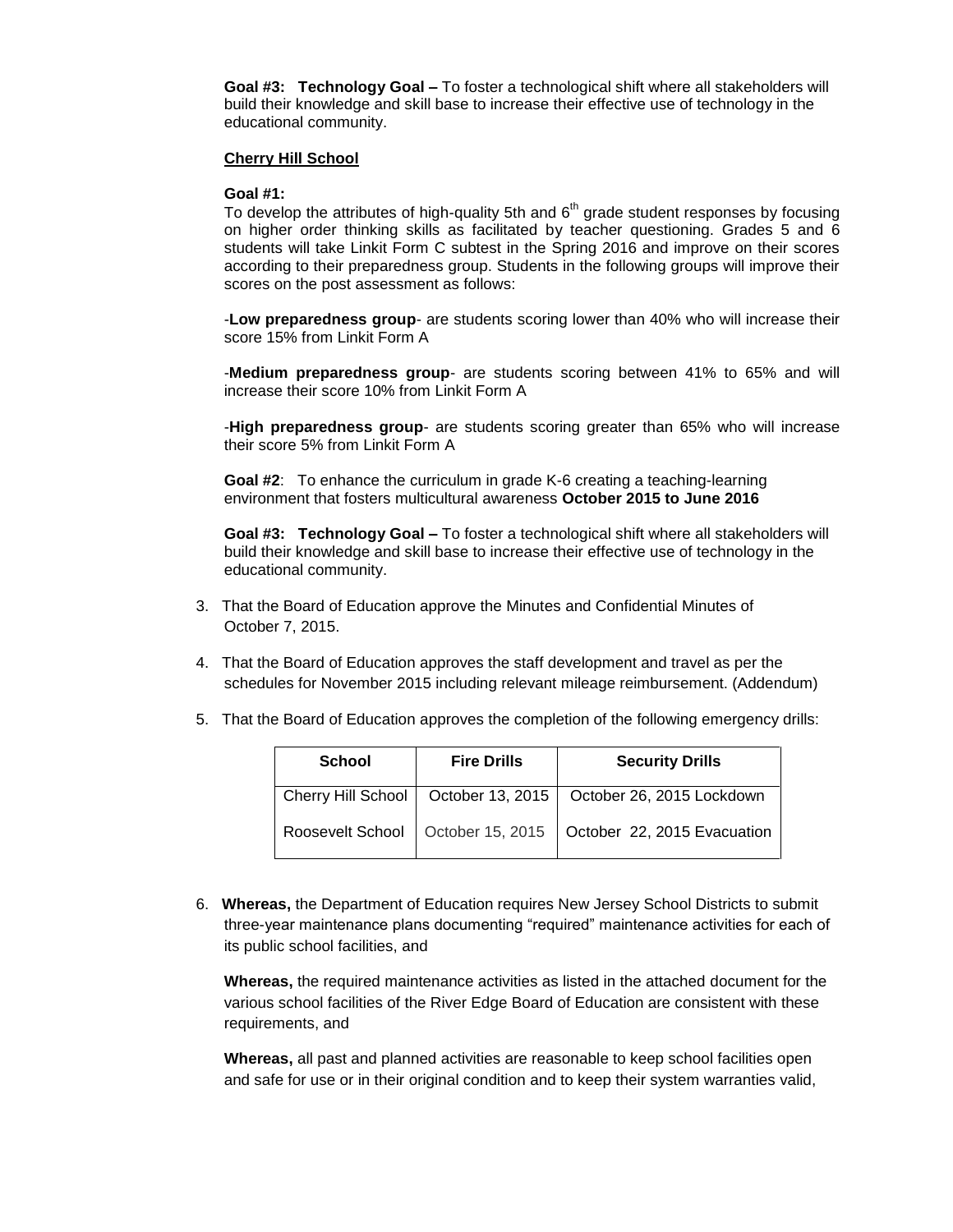**Now Therefore Be It Resolved,** that the River Edge Board of Education hereby authorizes the school business administrator to submit the attached Comprehensive Maintenance Plan for the River Edge Board of Education in compliance with Department of Education requirements.

7. That the Board of Education approve the following bus evacuation drills:

| <b>Class</b>                                            | <b>Date</b>      | Time      |
|---------------------------------------------------------|------------------|-----------|
| Pre-k 3                                                 | November 2, 2015 | $9:30$ AM |
| Building Bridges (Primary and Elem<br>Class)            | November 2, 2015 | $2:45$ PM |
| <b>Building Connections (Primary and</b><br>Elem Class) | November 2, 2015 | $2:56$ PM |
| Pre-k 4                                                 | November 4, 2015 | 12:15 PM  |

8. That the Board of Education approve the Second Reading of the following policies:

| Policy# | Title                                        |
|---------|----------------------------------------------|
| 3542.1  | <b>Local Wellness/Nutrition</b>              |
| 4115    | Supervision                                  |
| 4123    | <b>Instructional Aides</b>                   |
| 4222    | Non-instructional Aides                      |
| 5141.21 | <b>Administering Medication</b>              |
| 6114    | <b>Emergencies and Disaster Preparedness</b> |
| 6173    | Home Instruction                             |

9. That the Board of Education approve the revised class trip:

| Date     | <b>School</b>                  | Grade | <b>Destination</b>                                  | Cost to<br><b>District</b> |
|----------|--------------------------------|-------|-----------------------------------------------------|----------------------------|
| 11/12/15 | NBC/Building<br><b>Bridges</b> | K-6   | <b>Liberty Science</b><br>Center Jersey City,<br>NJ | \$575.00                   |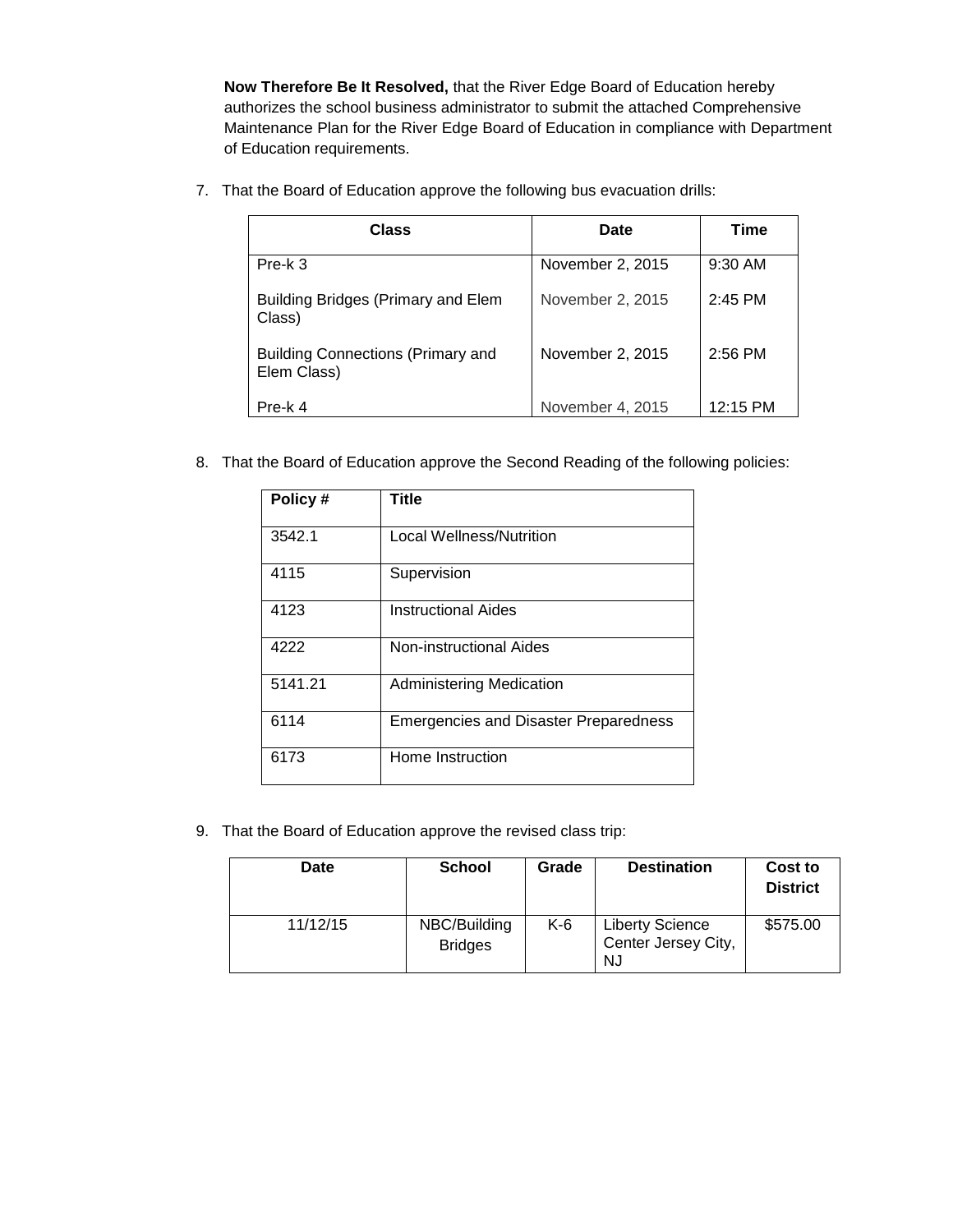## **B. CURRICULUM/EDUCATION**

1. That the Board of Education approve the agreement for the River Edge Board of Education to provide security services, technology, and equipment to the following nonpublic schools for the 2015-2016 school year:

New Beginnings at Grace Lutheran St. Peter's Academy Sinai School at RYNJ Stepping Stone Learning Center Yeshiva of North Jersey

## **C. BUILDING & GROUNDS** - None

## **D. FINANCE/GRANTS/GIFTS**

- 1. That the Board of Education accept the Roosevelt, New Bridge Center, and Cherry Hill Schools PTO Gifts for the school year 2014-2015. (Addendum)
- 2. That the River Edge Board of Education approve the agreement with Phoenix Advisors, LLC to conduct the Continuing Disclosure Survey and to provide disseminating services for the 2015-2016 school year.

## **E. PERSONNEL**

1. That the Board of Education, with the recommendation of the Superintendent, approve the following Certificated Personnel for the 2015-2016 School Year.

Alyson Herrick Leave Replacement Teacher, 11/16/15-4/29/16, BA, Step 1 Eileen McElroy Leave Replacement Teacher, 12/1/15-12/23/15, at a per diem rate of \$250.00 per day Susan Miele-Motyka Instructional Technology Coach, MA+30, Step 13 (Start Date on or before 1/11/16)

- 2. That the Board of Education, with the recommendation of the Superintendent approve Aracelis Stewart, Substitute Bus Driver, starting on November 12, 2015 for the 2015- 2016 School Year.
- 3. That the Board of Education approve the appointment of Student Council Advisors and the retroactive payment of stipend as per contract for the 2014-2015 school year for:

Michelle Baragona .25/Kaitlyn Burke .25/Christine Moran .25/Eric Morgan .25 Joe Hunter

- 4. That the Board of Education rescind the appointment of AnneMarie Spiegel, 2014-2015 Grade Level Chair, and the retroactive payment of stipend.
- 5. That the Board of Education approve the appointment of Robert Hall, Grade Level Chair and the retroactive payment of stipend as per contract for the 2014-2015 school year.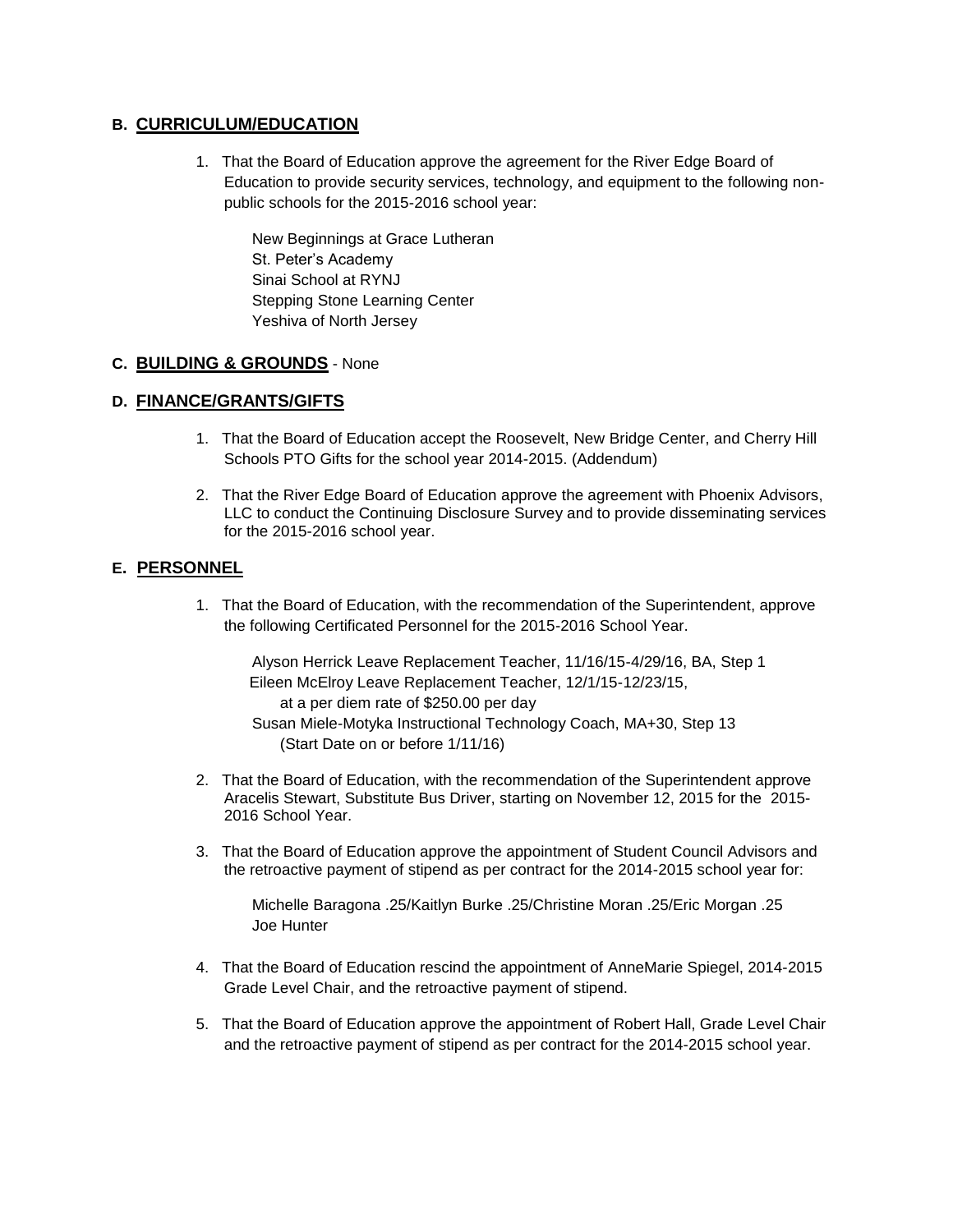- 6. That the Board of Education accept, with regret, the resignation of Alison Stephen, Parttime Aide, effective November 10, 2015.
- 7. That the Board of Education, with the recommendation of the Superintendent, approve Eileen Lucas, Part-time Aide, starting November 12, 2015 through June 30, 2016.
- 8. That the Board of Education, with the recommendation of the Superintendent, approves the following as substitute teachers for the 2015-16 school year.

Jessica Awar Juliette BenShoshan Maryann Cutrupi Carolyn Gallagher Ellen Grayson Bianca Grande Amanda Naimaister Deepti Roy

## **F. RIVER EDGE SPECIAL EDUCATION** - None

## **G**. **REGION V ADMINISTRATION & TRANSPORTATION**

- 1. That the Board of Education approve the 2015-2016 Jointure Transportation Agreement between Region V (Host) and Region I/Mahwah Board of Education (Joiner).
- 2. That the Board of Education approve the 2015-2016 Jointure Transportation Agreement between Region V (Host) and Region II/Pascack Valley Board of Education (Joiner).
- 3. That the Board of Education approve the 2015-2016 Jointure Transportation Agreement between Region V (Host) and Roselle Public Schools (Joiner).
- 4. That the Board of Education approve the 2015-2016 Jointure Transportation Agreement between the Passaic County Educational Services Commission and Region V/River Edge Board of Education.
- 5. That the Board of Education approve the following Renewal Contracts with Jacoup's Transportation.

| Route # | <b>School</b>          | <b>Per Diem</b> |
|---------|------------------------|-----------------|
| 2069    | River Dell High School | \$102.98        |
| 2073    | <b>Berkley School</b>  | \$101.34        |

6. That the Board of Education approve the following Bid Contract with Swift Medical Service.

| Route # | School            | <b>Per Diem</b> |
|---------|-------------------|-----------------|
| 2204    | Newmark Education | \$169.00        |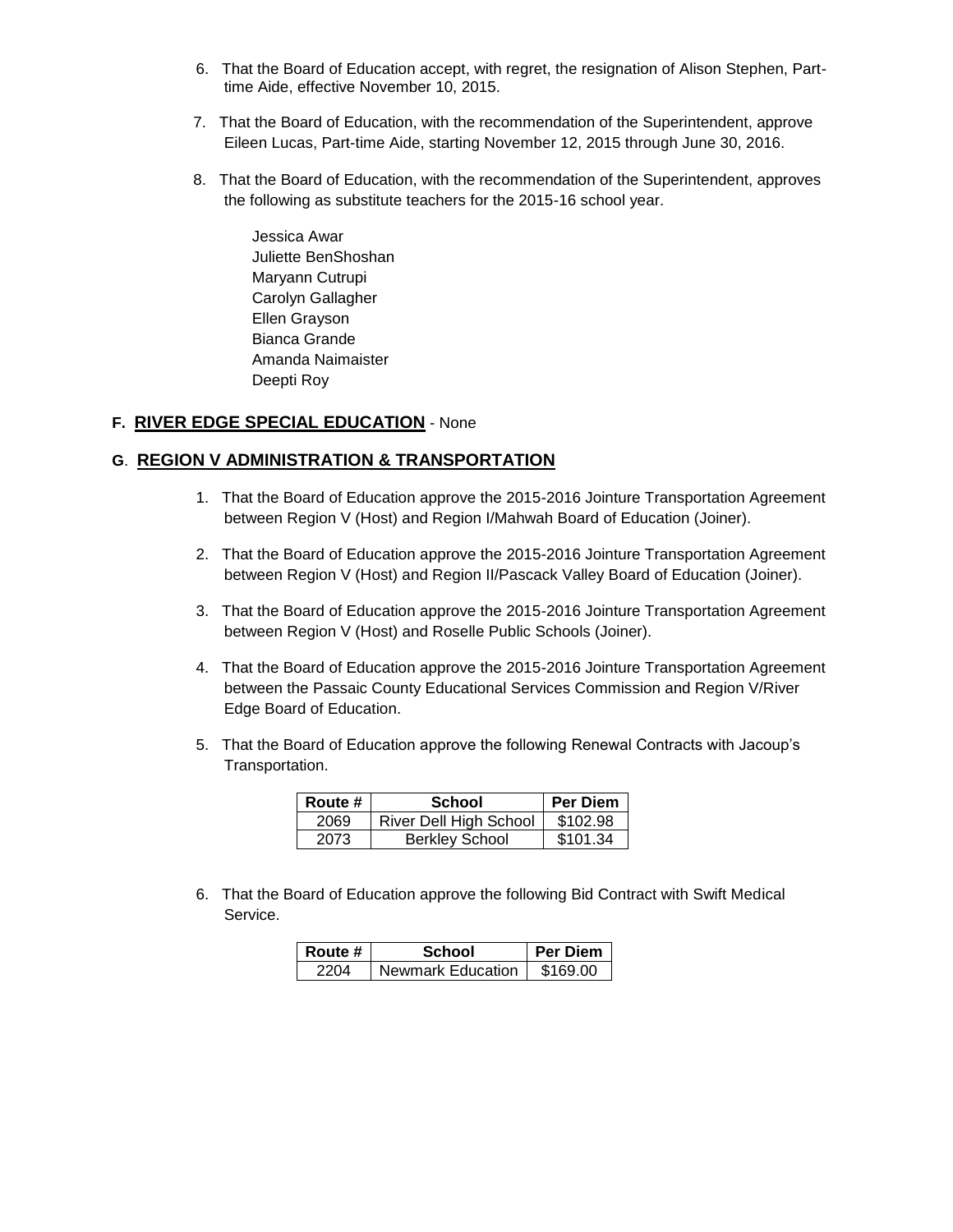7. That the Board of Education approve the following Renewal Contracts with St. Jude Transportation.

| Route # | School                       | <b>Per Diem</b> |
|---------|------------------------------|-----------------|
| 1735    | Windsor School Pompton Lakes | \$222.85        |
| 1737    | North Street School          | \$169.09        |
| 1748    | <b>Washington South</b>      | \$190.00        |

8. That the Board of Education approve the following Renewal Contracts with First Student #1310.

| Route # | <b>School</b>                   | <b>Per Diem</b> |
|---------|---------------------------------|-----------------|
| 0798    | <b>River Dell Middle School</b> | \$178.37        |
| 1598    | Sage Day Rochelle Park          | \$166.25        |
| 2086    | Hackensack High School          | \$295.02        |

9. That the Board of Education approve the following Quote Contract with First Student #1310.

| Route # | School                  | <b>Per Diem</b> |
|---------|-------------------------|-----------------|
| Q217    | <b>Building Bridges</b> | \$220.00        |

10. That the Board of Education approve the following Quote Contract with First Student #1309.

| Route # | School                          | <b>Per Diem</b> |
|---------|---------------------------------|-----------------|
| Q224    | Ridgefield Memorial High School | \$195.00        |

11. That the Board of Education approve the following Contract Addendum with First Student #1309.

| Route # | School                 | <b>Per Diem</b> |
|---------|------------------------|-----------------|
|         | Sage Day Rochelle Park | \$156.39        |

12. That the Board of Education approve the following Renewal Contracts with First Student #1309.

| Route # | <b>School</b>               | <b>Per Diem</b> |
|---------|-----------------------------|-----------------|
| 1594    | Sage Day Rochelle Park      | \$156.39        |
| 1902    | <b>Bryan/Merritt</b>        | \$275.58        |
| 1909    | <b>New Bridges</b>          | \$200.95        |
| 1985    | Springboard                 | \$159.97        |
| 2041    | Valley Program @ Tenafly MS | \$197.16        |
| 2075    | <b>Bleshman School</b>      | \$201.47        |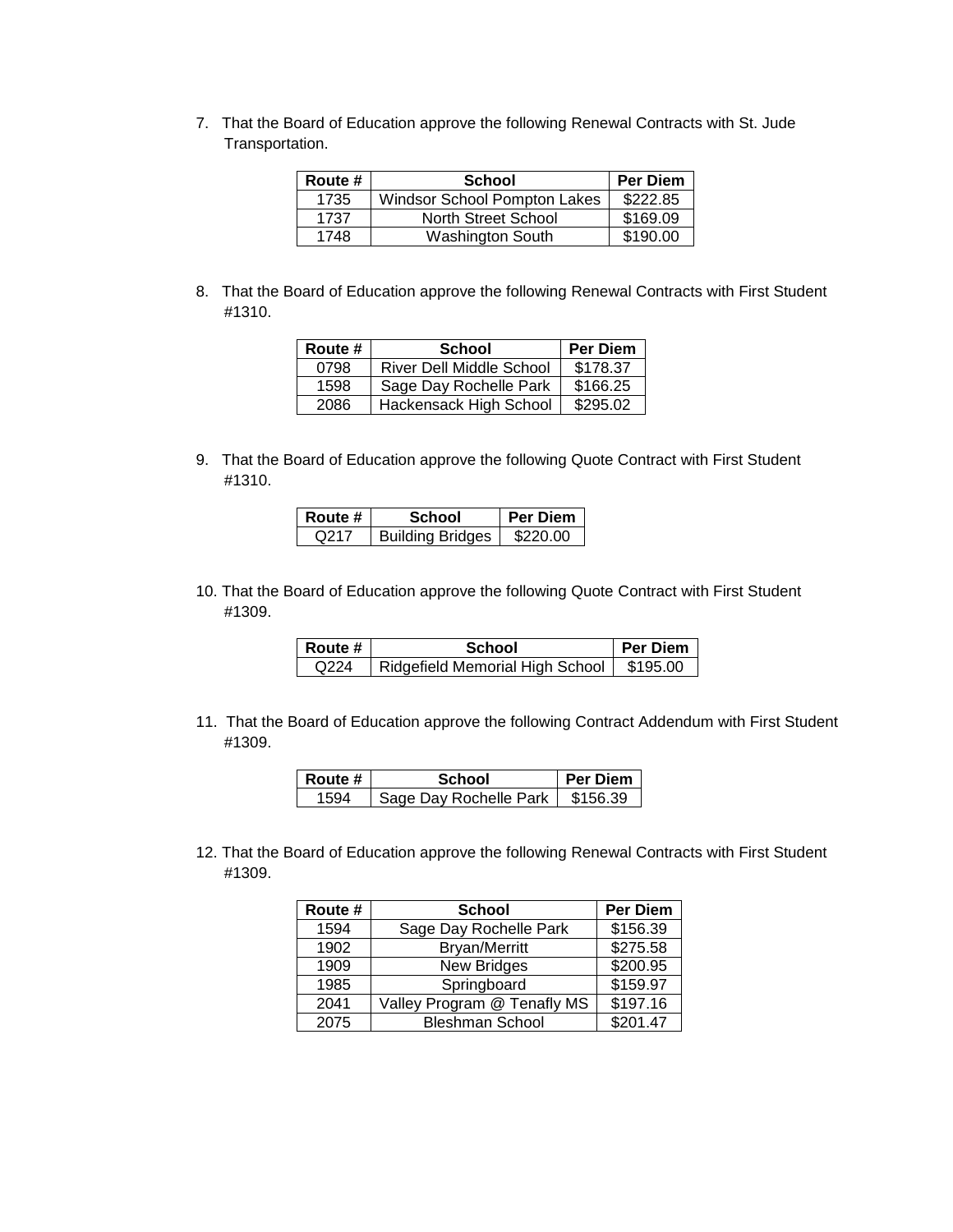13. That the Board of Education approve the following Quote Contract with Galaxia Express.

| Route # | School                     | l Per Diem |
|---------|----------------------------|------------|
| Q223    | <b>Newmark Education I</b> | \$196.00   |

14. That the Board of Education approve the following Renewal Contracts with Valley Transportation.

| Route # | <b>School</b>                         | <b>Per Diem</b> |
|---------|---------------------------------------|-----------------|
| 1120    | NOVA North Emerson High School        | \$175.49        |
| 1276    | <b>Bleshman School</b>                | \$218.22        |
| 1277    | Smith/Maugham School                  | \$189.98        |
| 1303    | Forum School                          | \$200.35        |
| 1304    | <b>Villano/Memorial Emerson</b>       | \$167.68        |
| 1524    | H. Smith School/Visions Jr. Sr.       | \$260.56        |
| 1532    | Valley HP OLV                         | \$273.12        |
| 1538    | Washington South                      | \$231.65        |
| 1541    | <b>Bleshman School</b>                | \$234.01        |
| 1544    | Forum School                          | \$214.16        |
| 1616    | Pascack Hills High School             | \$161.21        |
| 1742    | Sage Day Mahwah                       | \$142.63        |
| 1814    | I.E.A.                                | \$116.46        |
| 1819    | Cresskill High School/Cresskill House | \$145.93        |
| 1821    | Tri-Valley                            | \$116.45        |
| 1857    | Valley HP OLV                         | \$173.09        |
| 1858    | Valley Norwood                        | \$190.48        |
| 1899    | Godwin School                         | \$180.35        |
| 1900    | <b>ECLC</b>                           | \$161.30        |
| 1964    | <b>Brownstone</b>                     | \$199.64        |
| 1963    | Valley HP Public/St. Andrews          | \$177.90        |
| 1968    | Valley OLV                            | \$170.20        |
| 1993    | Northern Valley Demarest              | \$125.53        |
| 2038    | <b>BOCES West Nyack</b>               | \$108.20        |
| 2035    | <b>CTC Midland Park</b>               | \$250.00        |

15. That the Board of Education approve the following Bid Contract with We Care School Transportation.

| Route # | <b>School</b>                   | <b>Per Diem</b> |
|---------|---------------------------------|-----------------|
| 2214    | <b>Building Bridges</b>         | \$189.00        |
| 2217    | Ridgefield Memorial High School | \$201.00        |
| 2218    | Ridgefield Memorial High School | \$201.00        |
| 2225    | <b>HIP Union Street</b>         | \$107.00        |
| 2226    | Phoenix Center at St. Mary's    | \$211.00        |
| 2228    | <b>CTC Fair Lawn</b>            | \$250.00        |
| 2234    | Smith/Tenafly Middle School     | \$190.00        |
| 2235    | <b>NJEDDA</b>                   | \$261.00        |
| 2236    | <b>Career Crossroads</b>        | \$87.50         |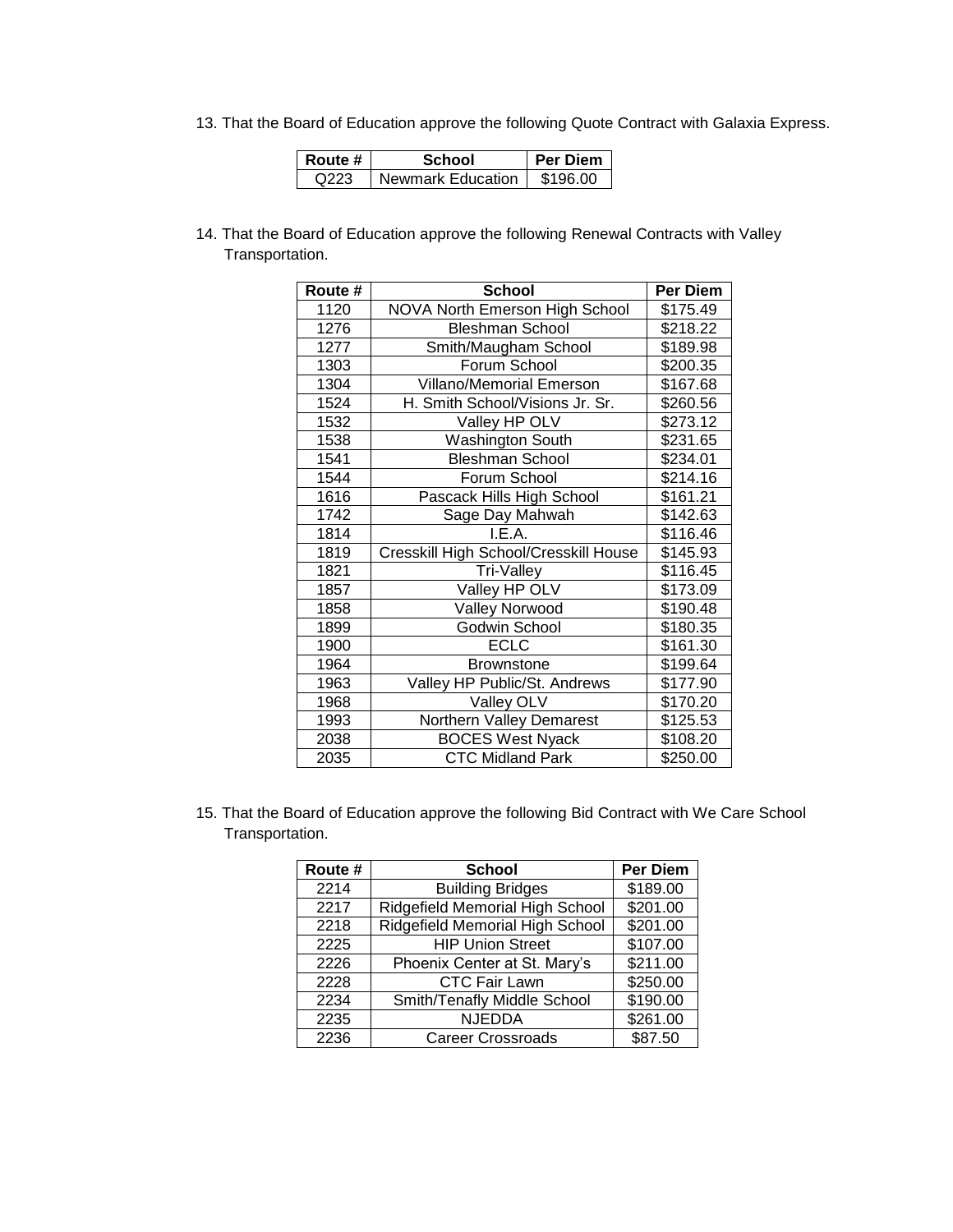16. That the Board of Education approve the following Bid Contracts with Valley Transportation.

| Route # | <b>School</b>                   | <b>Per Diem</b> |
|---------|---------------------------------|-----------------|
| 2219    | <b>Merritt School/Cresskill</b> | \$165.50        |
| 2221    | Midland Park High School        | \$94.75         |

17. That the Board of Education approve the following Quote Contract with Valley Transportation.

| Route # | School                                  | <b>Per Diem</b> |
|---------|-----------------------------------------|-----------------|
| O222    | B.F. Gibbs/D.E. Owens School   \$110.00 |                 |

18. That the Board of Education approve the following Contract Addendums with Valley Transportation.

| Route # | <b>School</b>                         | <b>Per Diem</b> |
|---------|---------------------------------------|-----------------|
| 1304    | <b>Villano/Memorial Emerson</b>       | \$45.50         |
| 1541    | <b>Bleshman</b>                       | \$265.99        |
| 1819    | Cresskill High School/Cresskill House | \$57.37         |
| 1900    | <b>ECLC</b>                           | \$75.40         |
| 2028    | <b>BOCES West Nyack</b>               | \$108.20        |
| 2221    | Midland Park High School              | \$122.25        |

19. That the Board of Education approve the following Contract Addendum with Town & Country Bus Co.

| Route # | School              | <b>Per Diem</b> |
|---------|---------------------|-----------------|
| 1855    | Leonia HS/Evergreen | \$146.73        |

20. That the Board of Education approve the following Renewal Contracts with Town & Country Bus Co.

| Route # | <b>School</b>         | <b>Per Diem</b> |
|---------|-----------------------|-----------------|
| 1125    | <b>YCS Hackensack</b> | \$197.16        |
| 1611    | <b>Brownstone</b>     | \$200.11        |
| 2218    | Leonia HS/Evergreen   | \$196.73        |

21. That the Board of Education approve the following Renewal Contract with Galaxia Express.

| Route # | School                 | <b>Per Diem</b> |
|---------|------------------------|-----------------|
| 2080.   | <b>TCI High School</b> | \$166.20        |